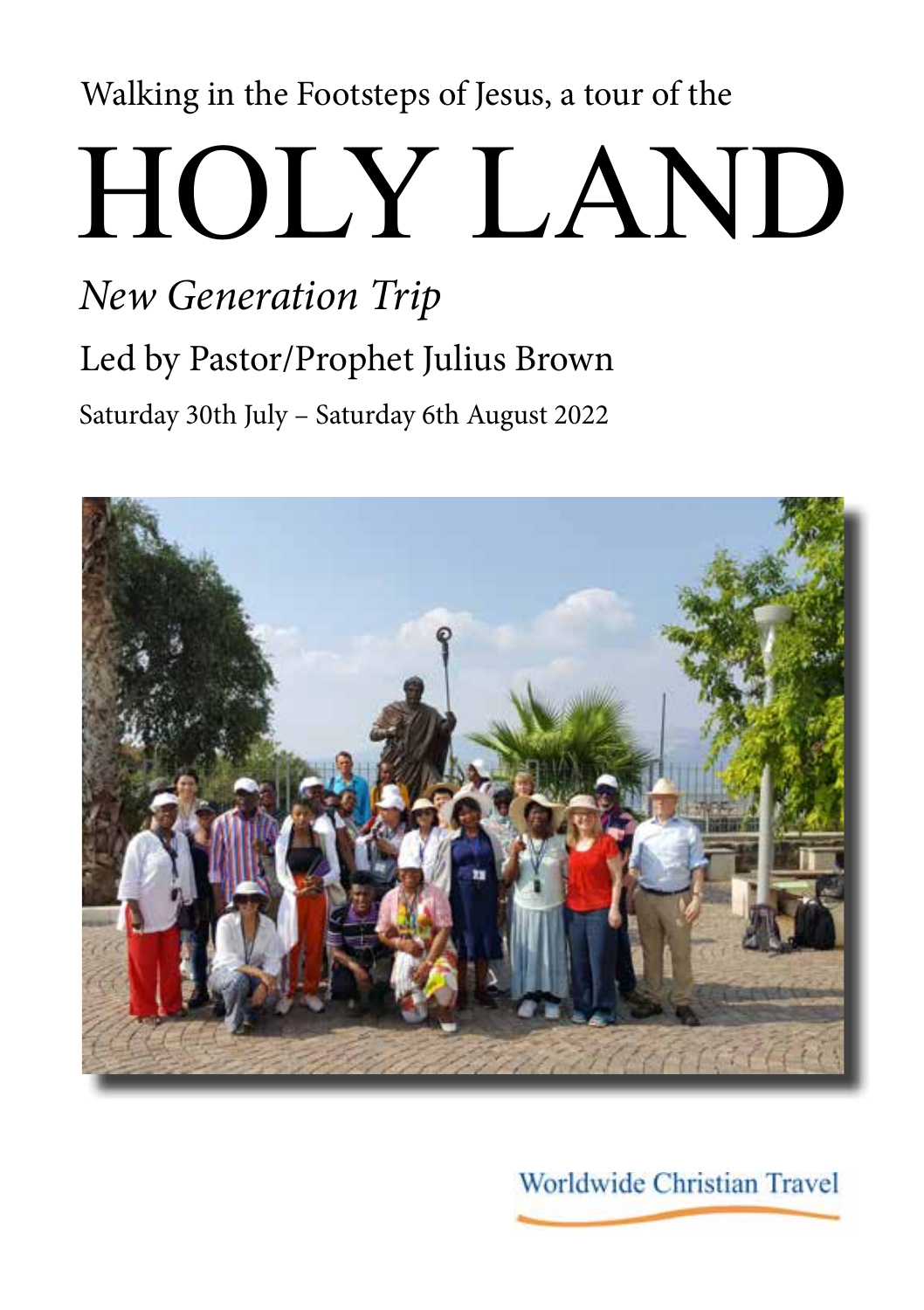My fellow pilgrims in Christ, following our hugely successful tour to the beloved land of Israel in 2019, I openly extend this invitation to all, to join our next Pilgrimage tour in 2022.

As fellow believers, I highly recommend and encourage that you experience this life changing opportunity, and as you choose to walk in the footsteps of our Lord and Saviour Jesus Christ, you will no doubt appreciate His power, His might, His mercies and ultimate sacrifice for our salvation! You will be visiting many key Biblical



sites, whilst gaining local and traditional knowledge and also appreciate diverse cultural practices. I can only assure you, that your return home as individuals, will surely be of an increased spiritual growth and of a greater understanding, acceptance and appreciation of the Bible. May our Almighty God continue to be our constant companion, teacher, protector and deliverer as we strive to walk in His righteousness, along the narrow way.

God bless you as you join and participate in this journey.

Snr.Pastor/Prophet Julius Brown.

Further information please contact Deaconess Gina: Mob # 07956-414590. Follow us on Facebook - Gracemercy Prophetic Prayer Ministries

# **Day 1, Saturday UK/Tel Aviv/Bethlehem**

Depart London Luton on our flight to Tel Aviv. Upon arrival at Tel Aviv airport your guide and coach will be waiting to transfer you to your hotel in Bethlehem. Sandwiches, teas, coffee and cakes will be served at the hotel when we arrive.

# **Day 2, Sunday Bethlehem/Shepherd's Field**

After breakfast, we walk to the Manger Square - the Church of the Nativity - to start our walking tour for today. We first visit The Grotto inside Nativity Church where Jesus was born and afterwards the Franciscan Church of the Nativity. We have lunch in the Manger Square (at own expense) and afterwards we visit the Shepherd's fields, We will have a chance to do some shopping before we return to the hotel. Dinner and overnight in Bethlehem.

# **Day 3, Monday Bethlehem/Jerusalem**

Early departure to the Old City of Jerusalem. Proceed to the Pool of Bethesda and St Anne's Church. We continue by visiting the site of Pilate's Court, and the Church of the Flagellation, followed by the Stations of the Cross along Via Dolorosa. Here we follow the route Jesus walked on the first Good Friday, ending in the Church of the Holy Sepulchre - the holiest place on earth for all Christians. Walk to Mt Zion and visit the Upper Room (last supper), King David's Tomb and the magnificent Dormition Abbey. Then to St Peter's in Gallicantu and visit the dungeon where Jesus was imprisoned after His mock trial.

Dinner and overnight in Bethlehem.

# **Day 4, Tuesday**

**Jerusalem/Ein Karem**

Coach to the summit of the Mt of Olives,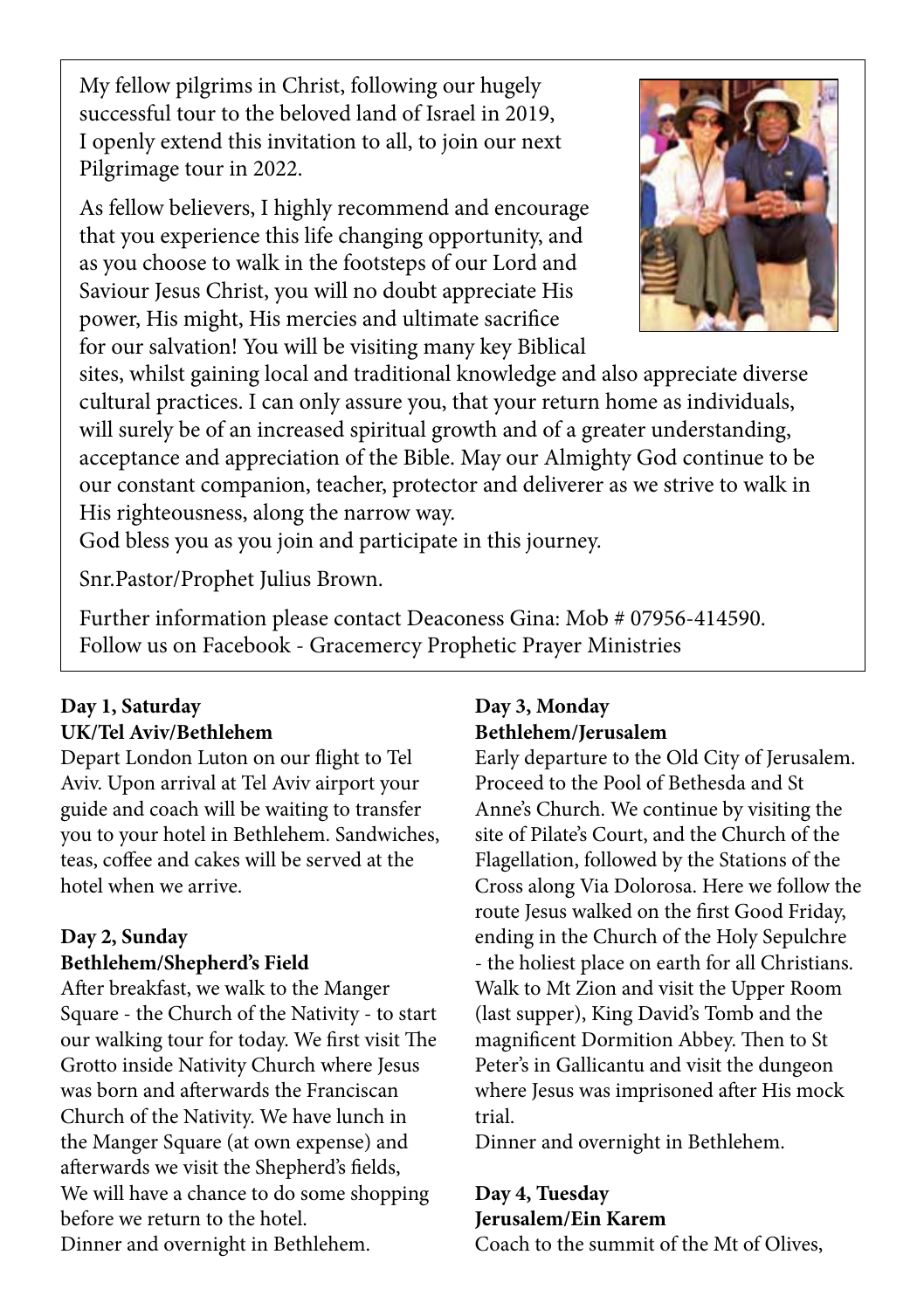Jerusalem and visit the Churchof Ascension, Pater Noster where Jesus taught His Prayer, Our Father. We then walk to Dominus Flevit (where Jesus wept over Jerusalem). Proceed to the Garden of Gethsemane where we spend a few minutes in prayer and reflection. Travel to Ein Karem where John the Baptist was born and visit the Church of John the Baptist.

Dinner and overnight in Bethlehem.

## **Day 5, Wednesday Jerusalem/Bethany/Jericho**

We return to Jerusalem and visit the Western Wall which is part of the remaining wall around the temple that was destroyed in AD70. This is the holiest place for Jews. Continue to Bethany and visit Lazarus's Church which contains his tomb, the house of Lazarus, Martha and Mary. We then continue to Jericho to view the Mt of Temptation and Zacchaeus's Sycamore Tree. Lunch in Qumran or Jericho (at own expense). Proceed to the Dead Sea and experience floating in the sea. Dinner and overnight in Bethlehem.

#### **Day 6, Thursday Nazareth/Cana**

We leave Bethlehem early and drive along the Jordan Valley. We visit Yardenit baptismal site on the River Jordan. Continue to Samaria and Jacob's Well before arriving in Nazareth visit the Church of the Annunciation. We then move on to visit Joseph's workshop and then visit the Synagogue of Jesus and Mary's Well. Proceed to Cana where Jesus performed his first miracles and it will be possible for married couples to renew their Marriage Vows at the Church of the Wedding. Dinner and overnight in Tiberias.

# **Day 7, Friday**

# **Tiberias/River Jordan/Galilee**

We drive to the Mt of Beatitudes where the Sermon on the Mount took place, St Peter's Primacy and the church of the Feeding of

the 5,000. We will have lunch here (at own expense) and then sail on the Sea of Galilee and afterwards to Capernaum - the town of Jesus - where we visit St Peter's Church and we view the remains of the ancient Synagogue in which Jesus used to teach. Dinner and overnight in Tiberias.

## **Day 8, Saturday Mt Tabor/Haifa/Mt Carmel**

We drive to the foot of Mt Tabor. Then travel up to the summit and the Church of Transfiguration, where we have a guided visit of this beautiful Church. Outside we enjoy the scenic view of the surrounding area. If times permits, proceed to Mt Carmel (Haifa) and visit the Cave of Prophet Elijah. Proceed to the airport for our flight back to London Luton.

# *Itinerary subject to change*

# **Price - £1395 per person**

# **What the price includes**

- Return flights from London Luton to Tel Aviv (Details of flight numbers and times have not yet been finalised)
- Accommodation in good quality hotels in twin bedded rooms with private facilities on half board basis
- Transfer of passengers and baggage
- Sightseeing as in itinerary
- Services of a fully qualified English speaking guide
- Travel by air-conditioned coaches
- Entrance fees, gratuities, service charges and porterage
- Airport taxes
- ATOL Protection Contribution

# **Not included in the price**

- Travel from your home to UK airport
- Single supplement £252 per person
- Travel insurance (see back page)